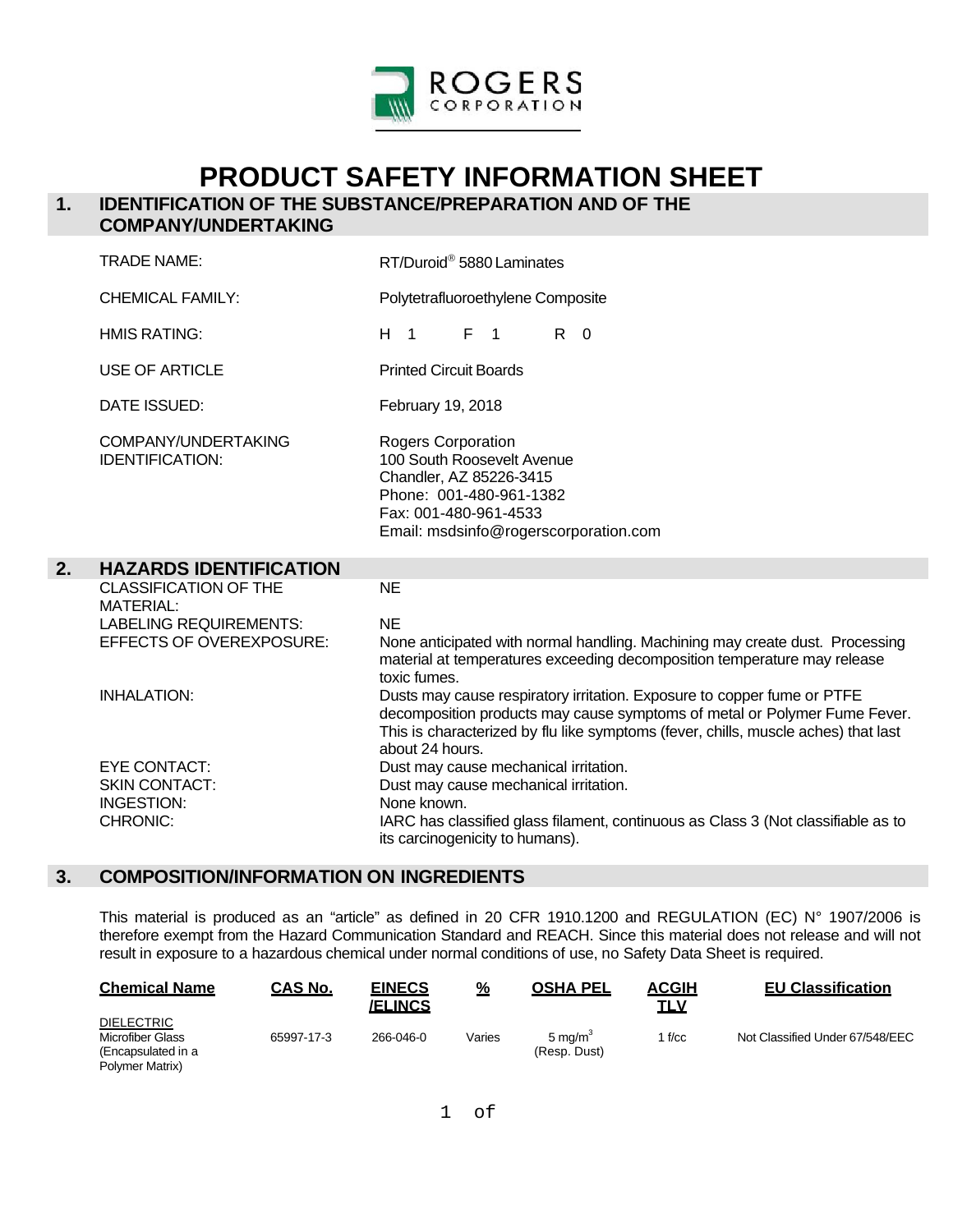| CLADDING (Copper, Aluminum or Brass) |           |           |        |                     |                     |                                 |
|--------------------------------------|-----------|-----------|--------|---------------------|---------------------|---------------------------------|
| Copper                               | 7440-50-8 | 231-159-6 | Varies | 1 ma/m <sup>3</sup> | 1 ma/m $^{\circ}$   | Not Classified Under 67/548/EEC |
|                                      |           |           |        | (dust and mist)     | (dust and mist)     |                                 |
| Aluminum                             | 7429-90-5 | 231-072-3 | Varies | 5 ma/m <sup>3</sup> | 1 ma/m <sup>3</sup> | Not Classified Under 67/548/EEC |
|                                      |           |           |        | (Resp. Dust)        | (Resp. Dust)        | (only AI powder is Classified)  |
| Zinc (Component of                   | 7440-66-6 | 231-175-3 | Varies | $5 \text{ ma/m}^3$  | $2 \text{ ma/m}^3$  | Not Classified Under 67/548/EEC |
| Brass)                               |           |           |        | (ZnO fume)          | (as ZnO)            |                                 |

### **4. FIRST-AID MEASURES**

| INHALATION:          | (Dust & Fume) Remove to fresh air. Obtain medical attention if symptoms<br>persist.                                                          |
|----------------------|----------------------------------------------------------------------------------------------------------------------------------------------|
| EYE CONTACT:         | (Dust) Flush immediately with large amounts of water for 15 to 20 minutes. Do<br>not rub eyes. Obtain medical attention if symptoms persist. |
| <b>SKIN CONTACT:</b> | (Dust) Remove contaminated clothing and flush area with water for 15 to 20<br>minutes. Obtain medical attention if symptoms persist.         |
| INGESTION:           | (Dust) Not a likely route of entry -obtain medical attention.                                                                                |

# **5. FIRE-FIGHTING MEASURES**

| <b>FLASH POINT:</b>                                                                          | $NE ^{o}C(^{o}F)$<br>Flammable Limits: NE                                                                                                                    |
|----------------------------------------------------------------------------------------------|--------------------------------------------------------------------------------------------------------------------------------------------------------------|
| <b>AUTOIGNITION TEMPERATURE:</b>                                                             | NE $^{\circ}$ C ( $^{\circ}$ F)                                                                                                                              |
| EXTINGUISHING MEDIA:                                                                         | <b>Water Spray</b><br>CO <sub>2</sub><br>Foam<br>$\mathsf{X}$<br>X.<br>Dry Chemical<br>Other $-$                                                             |
| <b>SPECIAL FIRE FIGHTING</b><br>PROCEDURES:<br>UNUSUAL FIRE AND EXPLOSION<br><b>HAZARDS:</b> | Decomposition in a fire may produce toxic fumes. Firefighters should be<br>equipped with self-contained breathing apparatus and turnout gear.<br>None known. |

## **6. ACCIDENTAL RELEASE MEASURES**

| PERSONAL PRECAUTIONS:                                         | In case of fire toxic fumes are emitted. Wear suitable protective equipment. Do<br>not breathe dust. Eliminate sources of ignition. Avoid contact with skin and     |
|---------------------------------------------------------------|---------------------------------------------------------------------------------------------------------------------------------------------------------------------|
| <b>ENVIRONMENTAL PRECAUTIONS:</b><br><b>CLEANING METHODS:</b> | eves.<br>Prevent from entering sewer system, surface water or soil.<br>Sweep or shovel into appropriate container for disposal. Avoid creation of<br>airborne dust. |

# **7. HANDLING AND STORAGE**

| HANDLING: | Wear suitable protective equipment, refer to Section 8. |
|-----------|---------------------------------------------------------|
| STORAGE:  | Keep in a cool, well-ventilated area.                   |

# **8. EXPOSURE CONTROLS/PERSONAL PROTECTION**

| <b>RESPIRATORY PROTECTION:</b> | None needed under normal conditions. If mechanical ventilation is absent or<br>inadequate to maintain exposure levels below those listed in Section 2, use<br>NIOSH/MSHA approved respirators. A qualified individual should evaluate<br>each situation. |
|--------------------------------|----------------------------------------------------------------------------------------------------------------------------------------------------------------------------------------------------------------------------------------------------------|
| <b>VENTILATION</b>             |                                                                                                                                                                                                                                                          |
| LOCAL:                         | Recommended for all industrial operations.                                                                                                                                                                                                               |
| <b>GENERAL:</b>                | Recommended for all industrial operations.                                                                                                                                                                                                               |
| PERSONAL PROTECTION            |                                                                                                                                                                                                                                                          |
| HAND:                          | Cut resistant gloves.                                                                                                                                                                                                                                    |
| EYE:                           | Safety glasses with side-shields are recommended in all industrial operations                                                                                                                                                                            |

2 of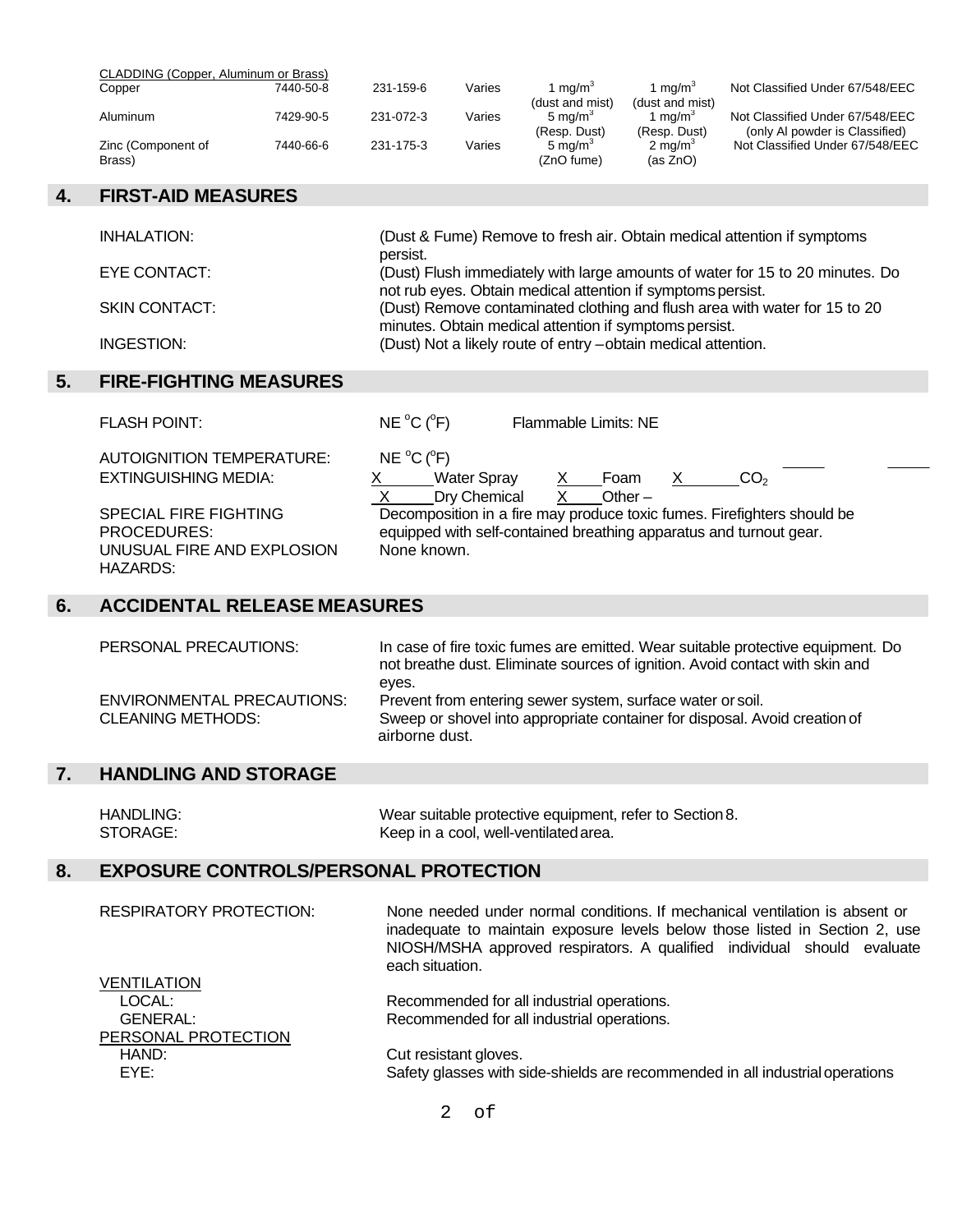SKIN: None required.

OTHER: Safety shower/eyewash in the area. Do not smoke or keep smoking materials in areas where material is machined or excessive dusting occurs. Wash thoroughly before eating or smoking.

Tan Color Sheet Clad with Copper, Aluminum or Brass

## **9. PHYSICAL AND CHEMICAL PROPERTIES**

| APPEARANCE:                   | Light Gray or Ta                |
|-------------------------------|---------------------------------|
| ODOR:                         | None                            |
| <b>PHYSICAL STATE:</b>        | Solid                           |
| <b>BOILING POINT:</b>         | $NA^oC(^oF)$                    |
| <b>MELTING POINT:</b>         | NE °C (°F)                      |
| <b>FREEZING POINT:</b>        | $NA^oC(^oF)$                    |
| <b>FLASH POINT:</b>           | NE °C (°F)                      |
| <b>WATER SOLUBILITY:</b>      | In-Soluble                      |
| <b>VAPOR DENSITY:</b>         | ΝA                              |
| <b>VAPOR PRESSURE:</b>        | ΝA                              |
| <b>SPECIFIC GRAVITY:</b>      | $NE (Water = 1)$                |
| <b>PARTITION COEFFICIENT:</b> | NA.                             |
| <b>EVAPORATION RATE:</b>      | NA.                             |
| <b>RELATIVE DENSITY:</b>      | ΝA                              |
| VISCOSITY:                    | ΝA                              |
| AUTO-IGNITION TEMPERATURE:    | NE °C (°F)                      |
| DECOMPOSITION TEMPERATURE:    | NE $^{\circ}$ C ( $^{\circ}$ F) |
| PH:                           | ΝA                              |
| FLAMMABILITY:                 | NE                              |
|                               |                                 |

#### **10. STABILITY AND REACTIVITY**

| <b>STABILITY</b>                 | Stable                                                                                                                                                 |
|----------------------------------|--------------------------------------------------------------------------------------------------------------------------------------------------------|
| <b>CONDITIONS TO AVOID:</b>      | PTFE begins to decompose very slowly above 500°F. Decomposition<br>increases rapidly above 750 <sup>°</sup> F and processing at these temperatures for |
|                                  | prolonged periods of time is not recommended.                                                                                                          |
| <b>MATERIALS TO AVOID:</b>       | NF.                                                                                                                                                    |
| <b>HAZARDOUS POLYMERIZATION:</b> | Does not occur                                                                                                                                         |
| <b>HAZARDOUS DECOMPOSITION</b>   | Tetrafluoroethylene (above 800 <sup>°</sup> F)                                                                                                         |
| PRODUCTS:                        | Hexafluoropropylene (above 825 <sup>°</sup> F)                                                                                                         |
|                                  | Perfluoroisobutylene (above 885 <sup>°</sup> F)                                                                                                        |
|                                  | Carbonyl Fluoride (above 930 <sup>°</sup> F)                                                                                                           |

#### **11. TOXICOLOGICAL INFORMATION**

CARCINOGENIC STATUS: IARC has classified glass filament, continuous as Class 3 (Not classifiable as to its carcinogenicity to humans).

#### **12. ECOLOGICAL INFORMATION**

ECOTOXICITY: NE

### **13. DISPOSAL CONSIDERATION**

PHYSICAL/CHEMICAL PROPERTIES AFFECTING DISPOSAL:

ENVIRONMENTAL TOXICITY DATA: NE

WASTE DISPOSAL METHOD: Dispose of in accordance with applicable federal, state, provincial, and local laws and regulations.